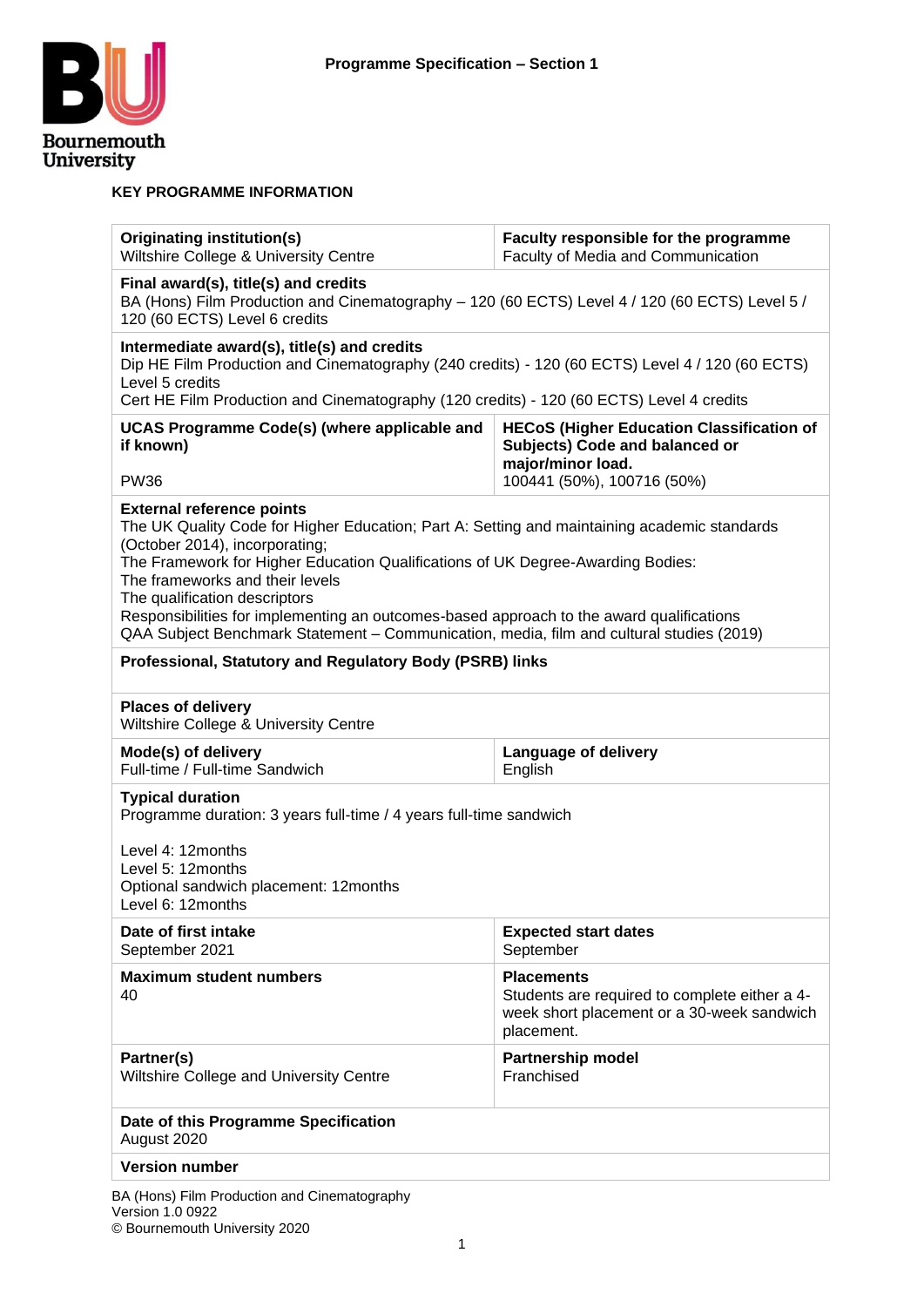#### v1.0-0922

**Approval, review or modification reference numbers** E192014

#### **Author**

Rebecca Bond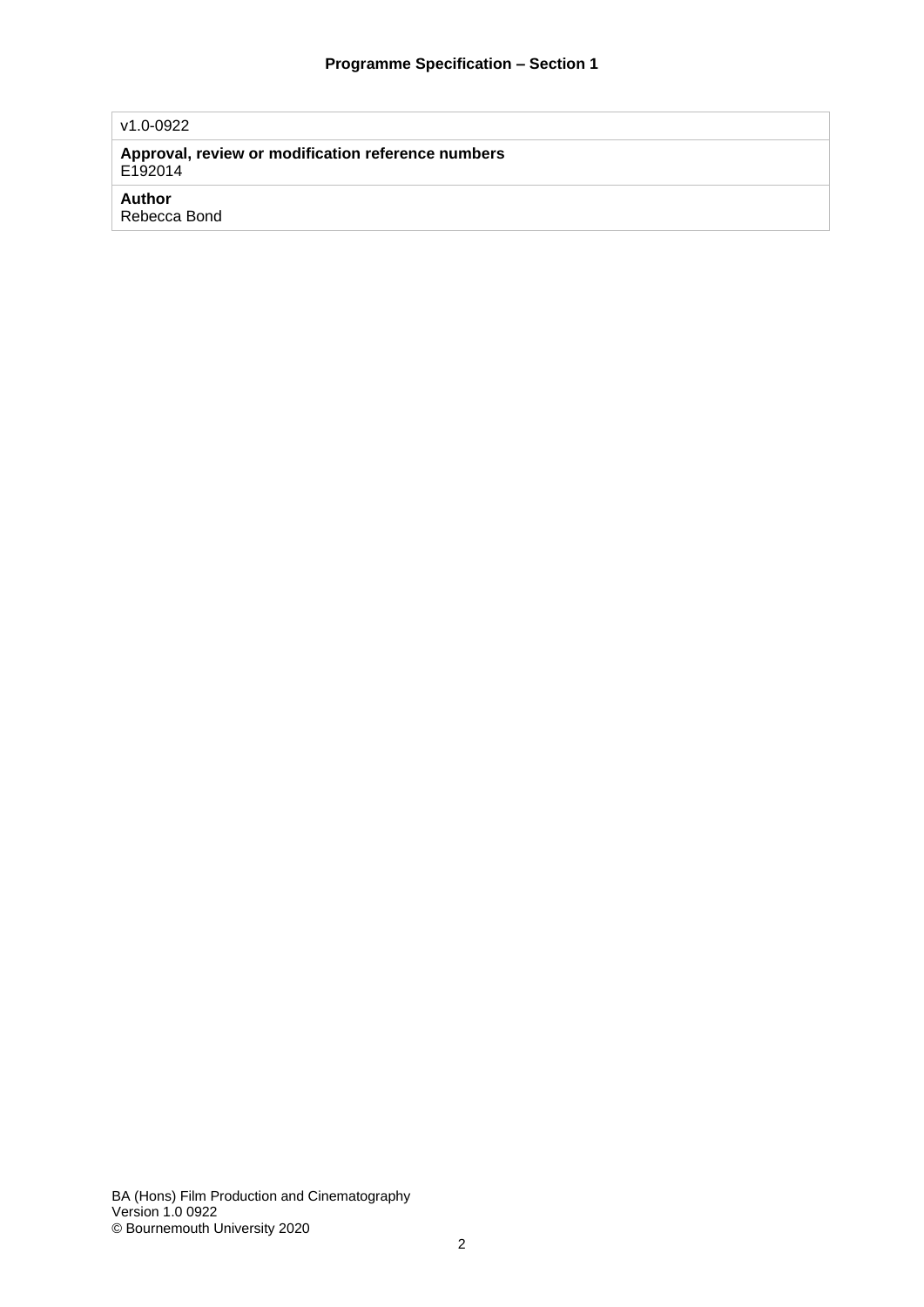## **PROGRAMME STRUCTURE**

#### **Programme Award and Title:**

#### **Year 1/Level 4**

Students are expected to complete all six credit-bearing core units.

| <b>Unit Name</b>                 | Core/<br>No. of<br><b>Option</b> |    | <b>Assessment Element Expected</b><br><b>Credits Weightings</b> |          |          | <b>Contact</b><br>hours per | <b>Unit</b><br><b>Version</b><br>No. | <b>HECoS</b><br>Code<br>(plus        |
|----------------------------------|----------------------------------|----|-----------------------------------------------------------------|----------|----------|-----------------------------|--------------------------------------|--------------------------------------|
|                                  |                                  |    | Exam<br>1                                                       | Cwk<br>1 | Cwk<br>2 | unit                        |                                      | balanced or<br>major/ minor<br>load) |
| <b>Screen Studies 1</b>          | Core                             | 20 |                                                                 | 50%      | 50%      | 40                          | v1.0                                 | 100444<br>$(100\%)$                  |
| Professional<br>Development Plan | Core                             | 20 |                                                                 | 100%     |          | 40                          | v1.0                                 | 100441<br>$(100\%)$                  |
| <b>Film Craft Principles</b>     | Core                             | 20 |                                                                 | 30%      | 70%      | 60                          | v1.0                                 | 100887<br>$(100\%)$                  |
| <b>Production Principles</b>     | Core                             | 20 |                                                                 | 30%      | 70%      | 40                          | v1.0                                 | 100441<br>$(100\%)$                  |
| <b>Creative Storytelling</b>     | Core                             | 20 |                                                                 | 50%      | 50%      | 40                          | v1.0                                 | 100441<br>(50%)<br>100729<br>(50%)   |
| <b>Collaborative Project</b>     | Core                             | 20 |                                                                 | 70%      | 30%      | 60                          | v1.0                                 | 100441<br>$(100\%)$                  |

**Exit qualification:** Cert HE Film Production and Cinematography (requires 120 credits at Level 4)

#### **Year 2/Level 5**

Students are expected to complete all five credit-bearing core units.

| Unit Name                   | Core/<br><b>Option</b> | No. of<br><b>Credits</b> | <b>Assessment Element</b><br><b>Weightings</b> |      |          | <b>Expected</b><br><b>Contact</b><br>hours per | Unit<br><b>Version</b><br>No. | <b>HECoS</b><br>Code<br>(plus         |
|-----------------------------|------------------------|--------------------------|------------------------------------------------|------|----------|------------------------------------------------|-------------------------------|---------------------------------------|
|                             |                        |                          | Exam                                           | Cwk  | Cwk<br>2 | lunit                                          |                               | lbalanced or<br>major/ minor<br>load) |
| lScreen Studies 2           | Core                   | 20                       |                                                | 50%  | 50%      | 40                                             | v1.0                          | 100058<br>$(100\%)$                   |
| <b>Production Portfolio</b> | Core                   | 40                       |                                                | 80%  | 20%      | 80                                             | v1.0                          | 100441<br>$(100\%)$                   |
| <b>Film Specialisms</b>     | Core                   | 20                       |                                                | 100% |          | 40                                             | v1.0                          | 100441<br>$(100\%)$                   |
| Investigating Industry      | Core                   | 20                       |                                                | 100% |          | 40                                             | v1.0                          | 100444<br>$(100\%)$                   |
| <b>Negotiated Project</b>   | Core                   | 20                       |                                                | 30%  | 70%      | 40                                             | v1.0                          | 100444<br>$(100\%)$                   |

**Progression requirements:** Requires 120 credits at Level 5 **Exit qualification:** Dip HE Film Production and Cinematography (requires 120 credits at Level 4 and 120 credits at Level 5)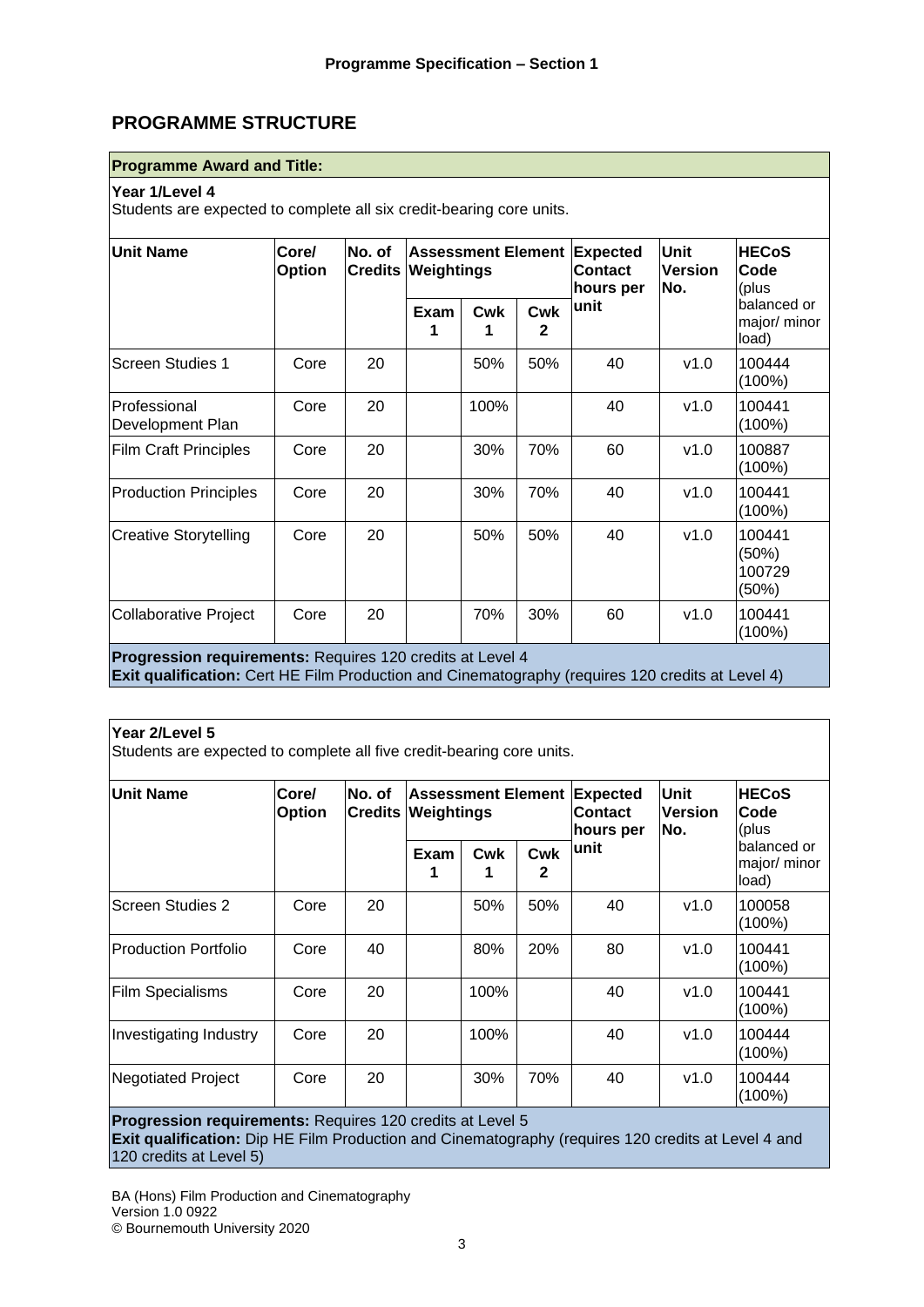#### **Compulsory/Optional placement year in industry/business**

For programmes with a compulsory placement - exemption is possible for those who have worked in industry/business at a relevant level.

**Progression requirements:** Successful completion of 4-week short placement or 30-week sandwich placement.

#### **Year 3/Level 6**

Students are expected to complete all four credit-bearing core units.

| <b>Unit Name</b>      | Core/<br>No. of<br><b>Option</b><br><b>Credits</b> | <b>Assessment Element Expected</b><br>Weightings |      |      | <b>Contact</b><br>hours per | <b>Unit</b><br><b>Version</b><br>No. | <b>HECoS</b><br><b>Code</b><br>(plus |                                      |
|-----------------------|----------------------------------------------------|--------------------------------------------------|------|------|-----------------------------|--------------------------------------|--------------------------------------|--------------------------------------|
|                       |                                                    |                                                  | Exam | Cwk  | Cwk<br>2                    | lunit                                |                                      | Ibalanced or<br>major/minor<br>load) |
| Concept Development   | Core                                               | 20                                               |      | 30%  | 70%                         | 40                                   | v1.0                                 | 100441<br>$(100\%)$                  |
| Graduate Project      | Core                                               | 40                                               |      | 80%  | 20%                         | 40                                   | v1.0                                 | 100441<br>(100%)                     |
| Professional Contexts | Core                                               | 20                                               |      | 40%  | 60%                         | 40                                   | v1.0                                 | 100444<br>(100%)                     |
| Research Project      | Core                                               | 40                                               |      | 100% |                             | 40                                   | v1.0                                 | 100444<br>$(100\%)$                  |

**Exit qualification:** BA (Hons) Film Production and CInematography

**Sandwich UG award:** Requires 120 credits at Level 4; 120 credits at Level 5; 120 credits at Level 6 and successful completion of a 30-week placement.

**Full-time UG award:** Requires 120 credits at Level 4; 120 credits at Level 5; 120 credits at Level 6 and successful completion of a 4-week placement.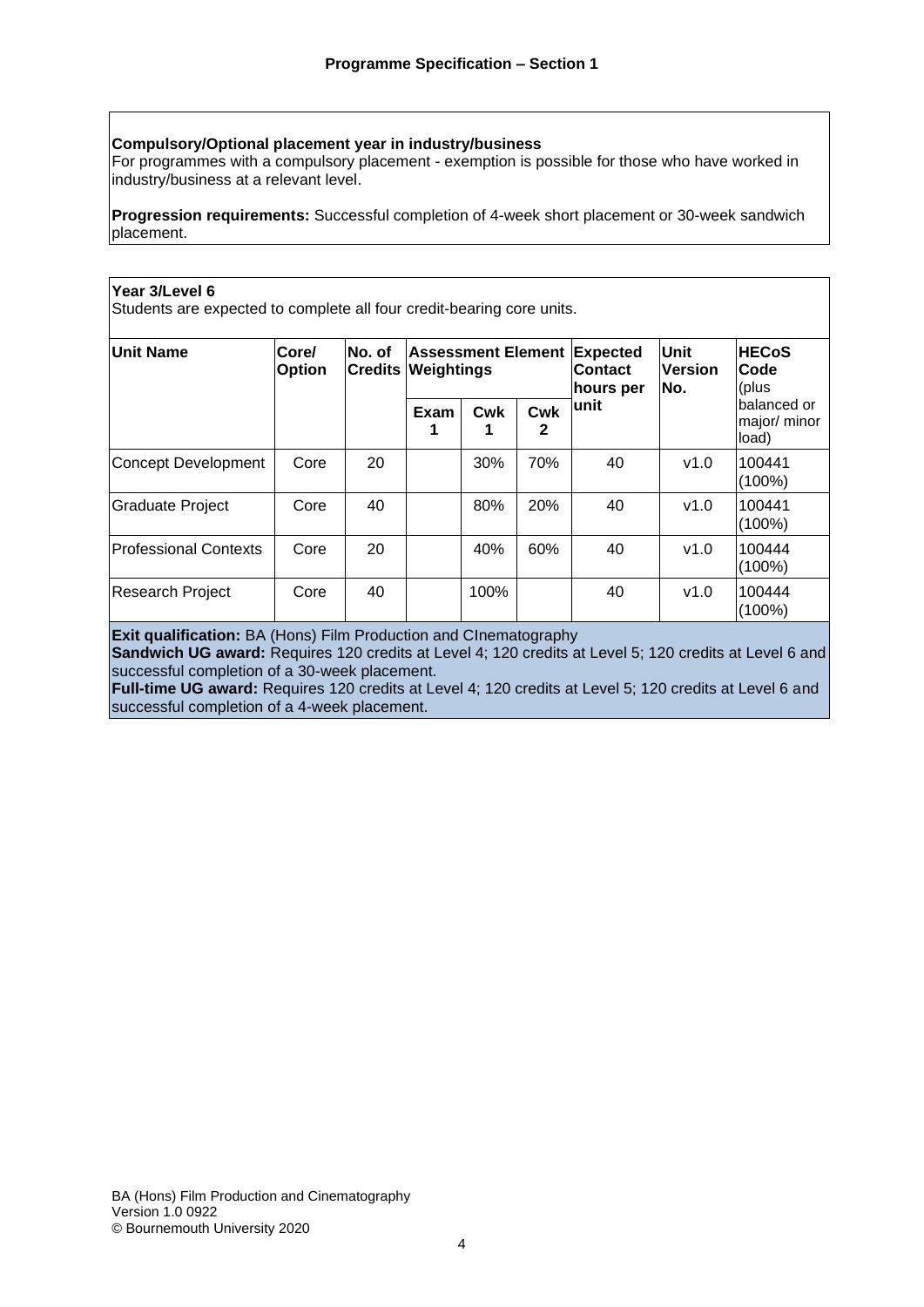### **AIMS OF THE DOCUMENT**

The aims of this document are to:

- define the structure of the programme;
- specify the programme award titles;
- identify programme and level learning outcomes:
- articulate the regulations governing the awards defined within the document.

#### **AIMS OF THE PROGRAMME**

The BA Hons Film Production and Cinematography degree aims to produce graduates who engage with the world with interest, insight, intellectual curiosity and ethical awareness. These attributes will allow them to work as creative, collaborative, reflective and confident practioners in order to contribute and shape the present and future film, television and related industries.

This key aim is underpinned by the following aims:

- To provide students with the opportunity to produce individually and collaboratively authored work to industry standards;
- To provide students with a critical understanding of current issues and opportunities at the forefront of the film, television and related industries;
- To equip students with the intellectual tools and techniques required to deal with issues systematically and creatively;
- To prepare students to be able to solve problems both intellectual and practice oriented;
- To prepare students to be 'reflective practitioners';
- To provide students with the independent learning ability required for continuing professional development.

## **ALIGNMENT WITH THE UNIVERSITY'S STRATEGIC PLAN**

This programme is informed by and aligned with the BU 2025 strategic plan and fusion ethos to inspire learning, advance knowledge and enrich society through the fusion of education, research and practice. The BU 2025 values of excellence, inclusivity, creativity and responsibility are woven throughout the programme.

#### **LEARNING HOURS AND ASSESSMENT**

Bournemouth University taught programmes are composed of units of study, which are assigned a credit value indicating the amount of learning undertaken. The minimum credit value of a unit is normally 20 credits, above which credit values normally increase at 20-point intervals. 20 credits is the equivalent of 200 study hours required of the student, including lectures, seminars, assessment and independent study. 20 University credits are equivalent to 10 European Credit Transfer System (ECTS) credits.

The assessment workload for a unit should consider the total time devoted to study, including the assessment workload (i.e. formative and summative assessment) and the taught elements and independent study workload (i.e. lectures, seminars, preparatory work, practical activities, reading, critical reflection).

Assessment per 20 credit unit should normally consist of 3,000 words or equivalent. Dissertations and Level 6 and 7 Final Projects are distinct from other assessment types. The word count for these

BA (Hons) Film Production and Cinematography Version 1.0 0922 © Bournemouth University 2020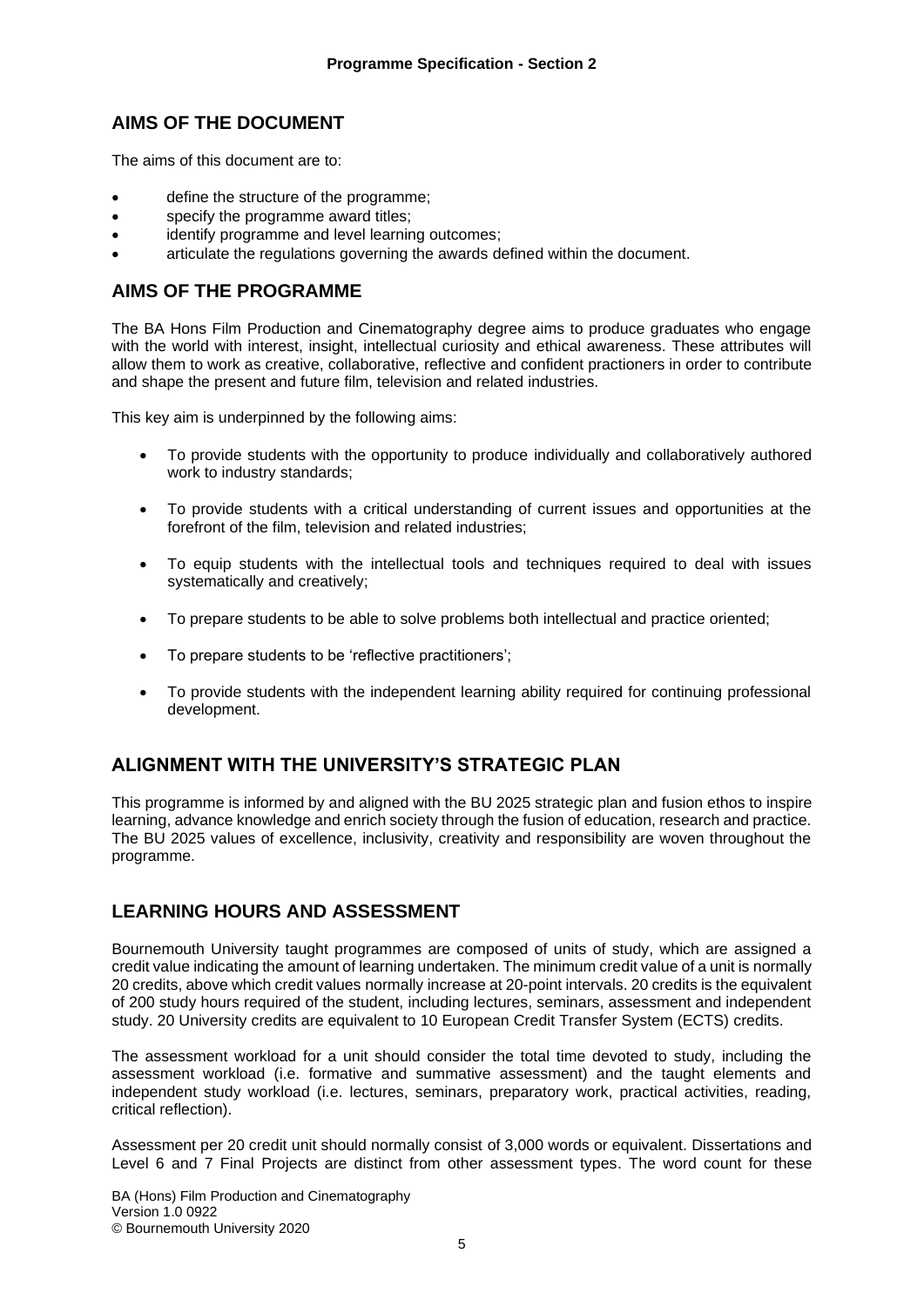assignments is 5,000 words per 20 credits, recognising that undertaking an in-depth piece of original research as the capstone to a degree is pedagogically sound.

#### **STAFF DELIVERING THE PROGRAMME**

Students will usually be taught by academic staff with relevant experience and expertise as professional practitioners. Teaching will also be carried out by technicians/ demonstrators with specialist craft and technical skills. Qualified professional practitioners will deliver lectures and workshops as visiting speakers.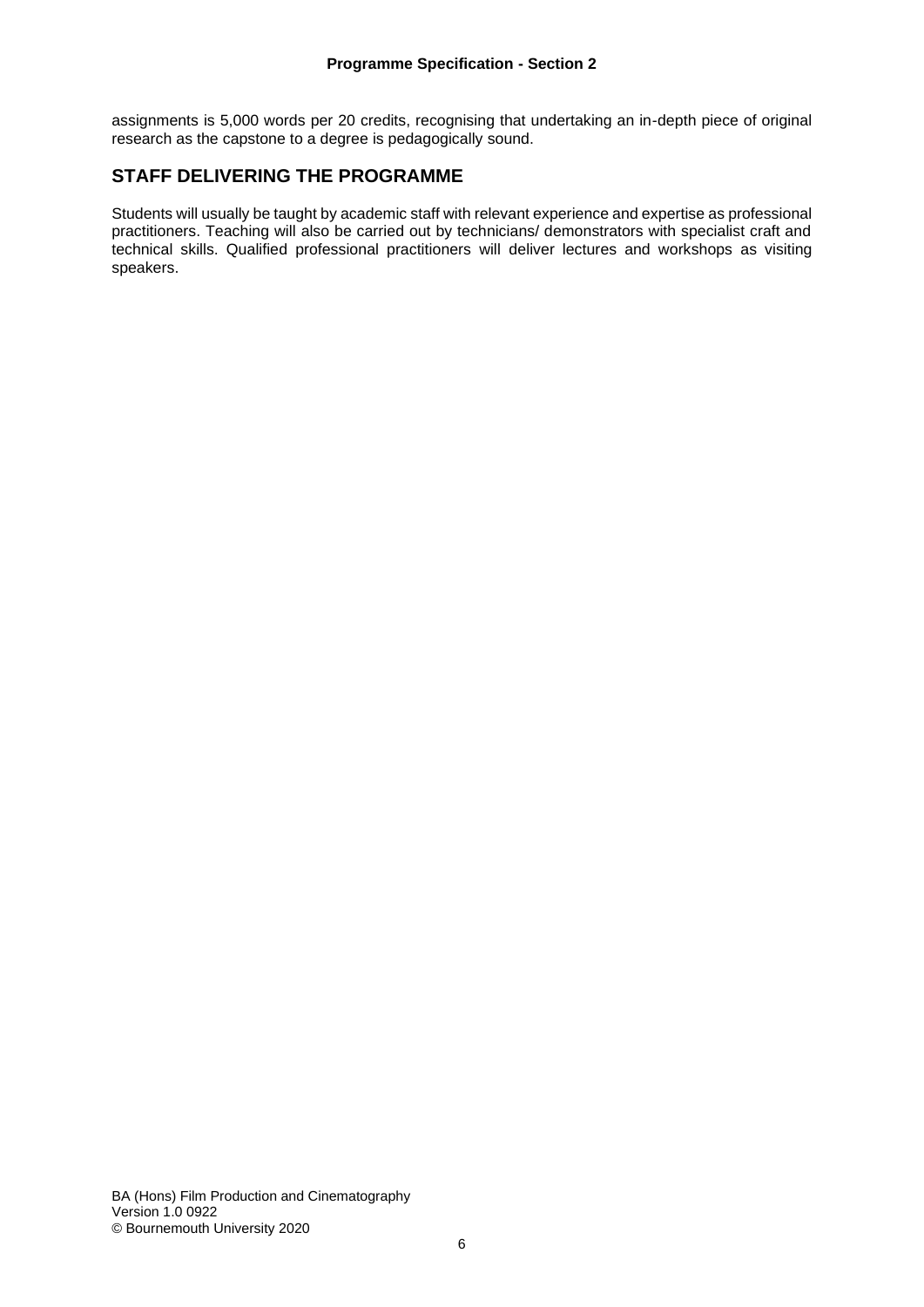## **INTENDED LEARNING OUTCOMES – AND HOW THE PROGRAMME ENABLES STUDENTS TO ACHIEVE AND DEMONSTRATE THE INTENDED LEARNING OUTCOMES**

## **PROGRAMME AND LEVEL 6 INTENDED PROGRAMME OUTCOMES**

|           | A: Subject knowledge and understanding<br>This level provides opportunities for students to develop and<br>demonstrate knowledge and understanding of:                                                                                                                                                                                                                                                                                                                                                                        | The following learning and teaching and<br>assessment strategies and methods<br>enable students to achieve and to<br>demonstrate the programme and level 6<br>learning outcomes:                                                                                                                                                                                                                                                      |
|-----------|-------------------------------------------------------------------------------------------------------------------------------------------------------------------------------------------------------------------------------------------------------------------------------------------------------------------------------------------------------------------------------------------------------------------------------------------------------------------------------------------------------------------------------|---------------------------------------------------------------------------------------------------------------------------------------------------------------------------------------------------------------------------------------------------------------------------------------------------------------------------------------------------------------------------------------------------------------------------------------|
| A1<br>A2  | key technical, creative, craft and production skills and<br>principles, and specialist knowledge in at least one area<br>of film production and/ or cinematography;<br>the production process and its relation to concepts of<br>creativity, commerce, audience and authorship;                                                                                                                                                                                                                                               | Learning and teaching strategies and<br>methods (referring to numbered<br>Intended Learning Outcomes):<br>lectures $(A1 - A7)$ ;<br>$\bullet$<br>seminars (A2, A3, A4);<br>$\bullet$<br>individual/ group tutorials (A5);<br>$\bullet$                                                                                                                                                                                                |
| A3<br>А4  | relevant theoretical, cultural, historical and contemporary<br>concepts and contexts, and an ability to engage in and<br>contribute to current debates;<br>ethical, legal, diversity and sustainability issues relating<br>to film production, and an ability to identify problems and<br>evaluate possible solutions with reference to                                                                                                                                                                                       | screenings (A5);<br>$\bullet$<br>directed reading (A3, A4, A6);<br>$\bullet$<br>independent research (A3, A6, A7);<br>$\bullet$<br>use of the VLE $(A2 - A7)$ ;<br>$\bullet$<br>workshops (A1, A5);<br>$\bullet$<br>collaborative project work (A1, A5);<br>$\bullet$<br>pitch/ presentation (A3, A4, A6, A7).<br>$\bullet$                                                                                                           |
| A5<br>A6  | professional codes of conduct and contemporary<br>debates;<br>bringing together theory, practice and critical reflection<br>to continue to develop as a reflective and reflexive<br>practitioner.<br>professional practice in the contemporary film industry<br>and the role, responsibility and skillset of key individuals<br>and departments and their inter-relationships;<br>A7 effective marketing and self promotion in order to take<br>advantage of professional opportunities in a competitive<br>freelance market. | Assessment strategies and methods<br>(referring to numbered Intended<br>Learning Outcomes):<br>research project (A1 - A6);<br>$\bullet$<br>critical/ reflexive essay $(A1 - A6)$ ;<br>$\bullet$<br>concept development (A1, A2, A4,<br>$\bullet$<br>(A5);<br>pitch/ presentation (A2);<br>$\bullet$<br>individual/ group production project/<br>$\bullet$<br>artefact (A1, A2, A3, A5, A6);<br>professional development/<br>$\bullet$ |
|           | <b>B: Intellectual skills</b>                                                                                                                                                                                                                                                                                                                                                                                                                                                                                                 | exhibition (A7).<br>The following learning and teaching and                                                                                                                                                                                                                                                                                                                                                                           |
|           | This programme provides opportunities for students to:                                                                                                                                                                                                                                                                                                                                                                                                                                                                        | assessment strategies and methods<br>enable students to achieve and to<br>demonstrate the programme and level 6<br>outcomes:                                                                                                                                                                                                                                                                                                          |
| <b>B1</b> | develop high level creative and critical skills by<br>generating, developing and putting into practice original<br>and innovative ideas and solutions;                                                                                                                                                                                                                                                                                                                                                                        | Learning and teaching strategies and<br>methods (referring to numbered<br>Intended Learning Outcomes):                                                                                                                                                                                                                                                                                                                                |
| <b>B2</b> | critically reflect upon own practice and output drawing<br>upon theoretical, historical and cultural contexts, and<br>knowledge and understanding of professional practice;                                                                                                                                                                                                                                                                                                                                                   | lectures $(B1 - B6)$ ;<br>$\bullet$<br>seminars (B1, B3, B4, B5, B6);<br>$\bullet$<br>individual/ group tutorials (B1, B3,<br>$\bullet$<br>B4, B5, B6);<br>directed reading/ viewing (B2, B3,<br>٠<br>B4);                                                                                                                                                                                                                            |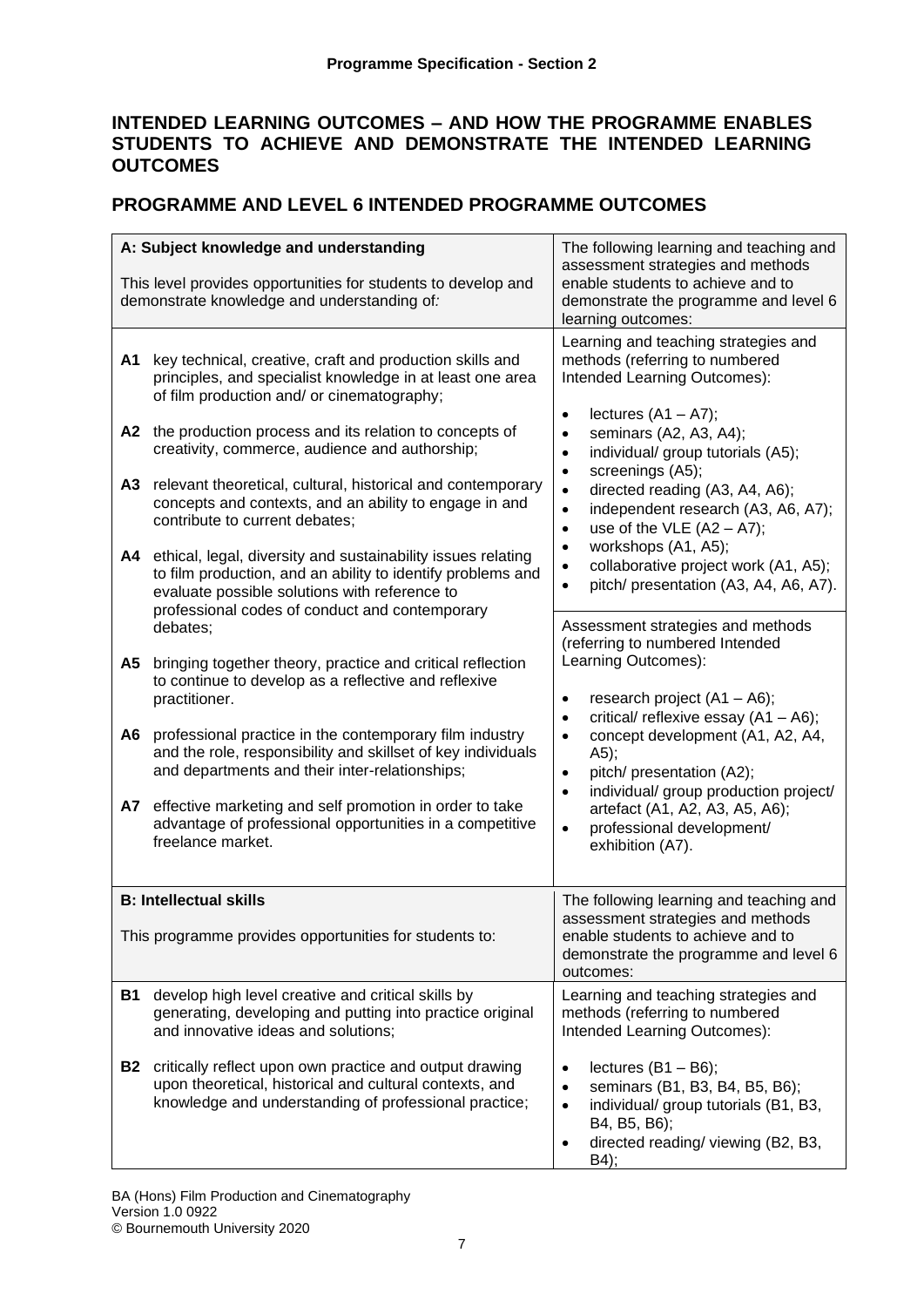| <b>B3</b>             | analyse and synthesise information gathered from a<br>range of sources in order to propose a hypothesis, a<br>creative solution or support an argument;                                                                                                                                                                                               | independent research $(B1 - B6)$ ;<br>$\bullet$<br>use of the VLE $(B3 - B6)$ ;<br>$\bullet$<br>pitch/ presentation (B2 - B4).<br>$\bullet$                                                                                                                                                                                                                                                           |
|-----------------------|-------------------------------------------------------------------------------------------------------------------------------------------------------------------------------------------------------------------------------------------------------------------------------------------------------------------------------------------------------|-------------------------------------------------------------------------------------------------------------------------------------------------------------------------------------------------------------------------------------------------------------------------------------------------------------------------------------------------------------------------------------------------------|
| B4<br><b>B5</b><br>B6 | develop a convincing, sustained and evidence-based<br>argument employing relevant research methods;<br>produce and present research which is clear, coherent,<br>articulate and organised;<br>manage complexity, uncertainty and ambiguity.                                                                                                           | Assessment strategies and methods<br>(referring to numbered Intended<br>Learning Outcomes):<br>research project (B1 - B6);<br>$\bullet$<br>critical/ reflexive essay (B1 - B6);<br>$\bullet$<br>concept development (B1, B2, B3,<br>$\bullet$                                                                                                                                                         |
|                       |                                                                                                                                                                                                                                                                                                                                                       | B5, B6);<br>pitch/ presentation (B1, B2, B3, B5);<br>$\bullet$<br>individual/ group production project/<br>$\bullet$<br>artefact (B1, B2, B3, B6);<br>professional development/<br>$\bullet$<br>exhibition $(B1 - B6)$ .                                                                                                                                                                              |
|                       | <b>C: Practical skills</b><br>This programme provides opportunities for students to:                                                                                                                                                                                                                                                                  | The following learning and teaching and<br>assessment strategies and methods<br>enable students to achieve and to<br>demonstrate the programme and level 6<br>learning outcomes:                                                                                                                                                                                                                      |
| C <sub>1</sub>        | initiate, develop and execute creative visual, technical<br>and narrative solutions in response to production briefs;                                                                                                                                                                                                                                 | Learning and teaching strategies and<br>methods (referring to numbered<br>Intended Learning Outcomes):                                                                                                                                                                                                                                                                                                |
| C <sub>3</sub><br>C4  | C2 demonstrate a high level of confidence and competence<br>in the use of a range of specialist technical film<br>equipment and software;<br>manage a well organised production which closely<br>replicates professional industry practice and is safe,<br>efficient and creatively ambitious;<br>engage in effective collaborative working including | lectures $(C1 - C4)$ ;<br>$\bullet$<br>seminars (C1);<br>$\bullet$<br>individual/ group tutorials (C3, C4);<br>$\bullet$<br>use of the VLE (C1, C3, C4);<br>$\bullet$<br>workshops $(C1 - C4)$ ;<br>$\bullet$<br>collaborative project work (C2 -<br>$\bullet$<br>C4);<br>pitch/ presentation (C1)<br>$\bullet$                                                                                       |
|                       | leadership, communication, negotiation, contribution,<br>teamwork, managing change, problem solving and<br>conflict resolution.                                                                                                                                                                                                                       | Assessment strategies and methods<br>(referring to numbered Intended<br>Learning Outcomes):<br>critical/ reflexive essay $(C1 - C4)$ ;<br>$\bullet$<br>concept development (C1, C4);<br>$\bullet$<br>pitch/ presentation (C1, C4);<br>$\bullet$<br>individual/ group production project/<br>$\bullet$<br>artefact $(C1 - C4)$ ;<br>professional development/<br>$\bullet$<br>exhibition $(C1 - C4)$ . |
|                       | D: Transferable skills<br>This programme provides opportunities for students to:                                                                                                                                                                                                                                                                      | The following learning and teaching and<br>assessment strategies and methods<br>enable students to achieve and to<br>demonstrate the programme and level 6<br>learning outcomes:                                                                                                                                                                                                                      |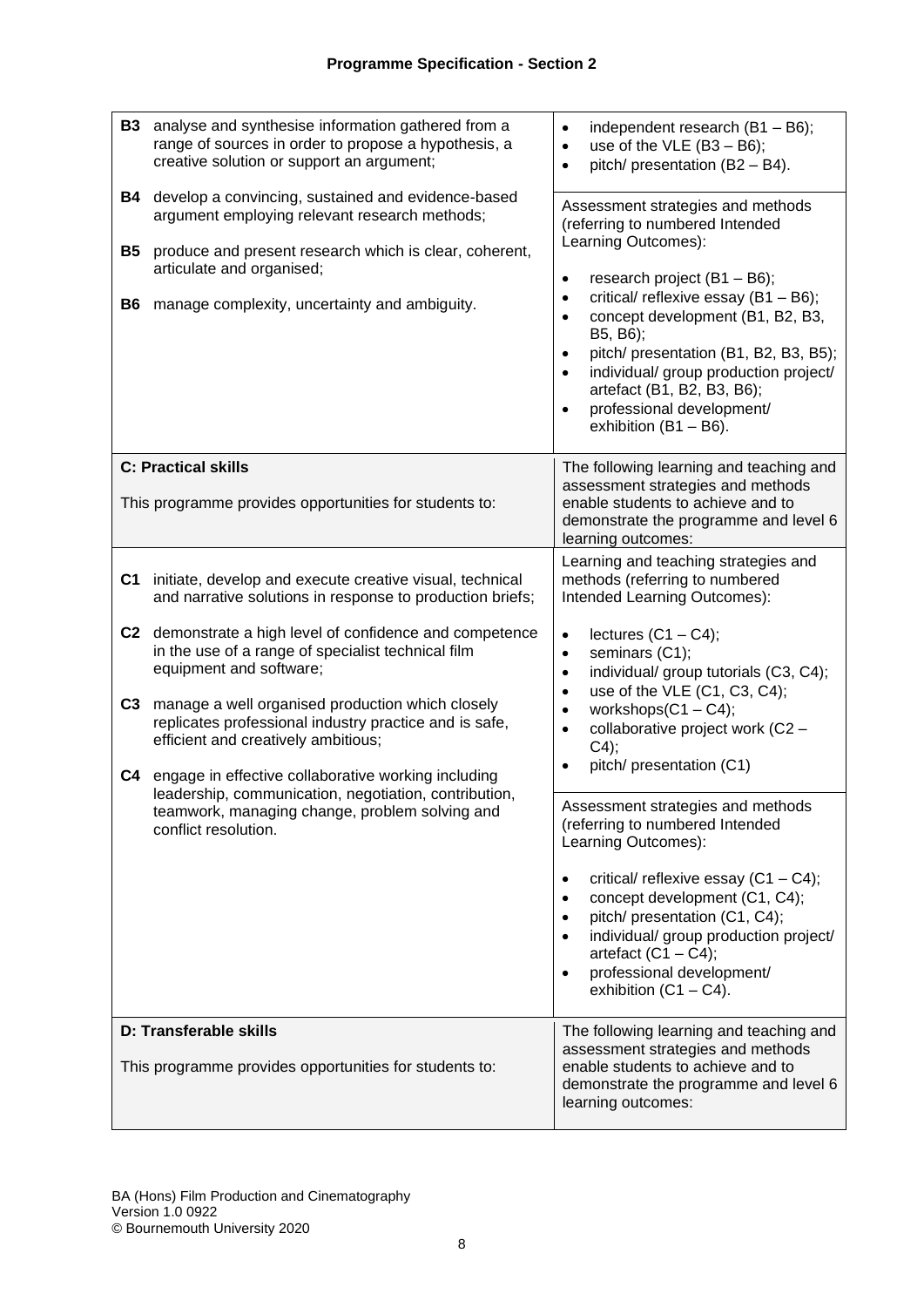| D1<br>D <sub>2</sub><br>D <sub>3</sub><br>D4 | deploy a range of interpersonal skills including<br>leadership, effective listening, negotiation, organisation,<br>problem solving and flexibility;<br>organise and manage self directed projects in<br>enterprising, innovative and professionally appropriate<br>ways;<br>communicate effectively by visual, oral and written<br>means;<br>demonstrate creativity; | Learning and teaching strategies and<br>methods (referring to numbered<br>Intended Learning Outcomes):<br>lectures $(D1 - D5)$ ;<br>$\bullet$<br>seminars (D1, D3, D4, D5)<br>$\bullet$<br>individual/ group tutorials (D1 - D5);<br>$\bullet$<br>directed reading/ viewing (D2, D5);<br>$\bullet$<br>independent research (D2, D3, D5);<br>$\bullet$<br>use of the VLE $(D1 - D5)$ ;<br>$\bullet$<br>workshops(D1, D2, D4);<br>$\bullet$<br>collaborative project work (D1 -<br>$\bullet$<br>D3);<br>pitch/ presentation (D3). |
|----------------------------------------------|----------------------------------------------------------------------------------------------------------------------------------------------------------------------------------------------------------------------------------------------------------------------------------------------------------------------------------------------------------------------|---------------------------------------------------------------------------------------------------------------------------------------------------------------------------------------------------------------------------------------------------------------------------------------------------------------------------------------------------------------------------------------------------------------------------------------------------------------------------------------------------------------------------------|
| D5                                           | demonstrate awareness and engagement with ethical,<br>legal, diversity and sustainability issues in professional<br>contexts.                                                                                                                                                                                                                                        | Assessment strategies and methods<br>(referring to numbered Intended<br>Learning Outcomes):<br>critical/ reflexive essay (D1 - D5);<br>$\bullet$<br>concept development (D1 - D5);<br>$\bullet$<br>pitch/ presentation (D1, D3, D4,<br>D5);<br>individual/ group production project/<br>artefact $(D1 - D5)$ ;<br>professional development/<br>exhibition $(D1 - D5)$ .                                                                                                                                                         |

# **LEVEL 5/DipHE INTENDED LEVEL OUTCOMES**

| This level provides opportunities for students to develop and<br>demonstrate knowledge and understanding of:                                                                                     | assessment strategies and methods<br>enable students to achieve and to<br>demonstrate the level learning<br>outcomes:                                                                |
|--------------------------------------------------------------------------------------------------------------------------------------------------------------------------------------------------|--------------------------------------------------------------------------------------------------------------------------------------------------------------------------------------|
| a range of technical, creative, craft and production skills<br>A1<br>and principles, and a developing specialist knowledge in<br>at least one area of film production and/ or<br>cinematography; | Learning and teaching strategies and<br>methods (referring to numbered<br>Intended Learning Outcomes):<br>lectures $(A1 - A5)$ ;<br>$\bullet$<br>seminars $(A3 - A5)$ ;<br>$\bullet$ |
| the production process and the role, responsibility and<br>A2<br>skillset of key individuals and departments and their<br>inter-relationships;                                                   | individual/ group tutorials (A5);<br>$\bullet$<br>screenings (A5);<br>$\bullet$<br>directed reading/ viewing $(A3 - A5)$ ;<br>$\bullet$                                              |
| relevant theoretical, cultural, historical and contemporary<br>A <sub>3</sub><br>concepts and contexts;                                                                                          | independent research $(A1 - A4)$ ;<br>٠<br>use of the VLE $(A1 - A5)$ ;<br>$\bullet$<br>workshops (A1, A2);<br>$\bullet$                                                             |
| ethical, legal, diversity and sustainability issues around<br>A4<br>film production, and an awareness of professional codes<br>of conduct;                                                       | collaborative project work (A1, A2<br>٠<br>pitch/ presentation (A3, A5).                                                                                                             |
| A5<br>bringing together theory, practice and critical reflection<br>to continue to develop as a 'reflective practitioner'.<br>BA (Hons) Film Production and Cinematography                       | Assessment strategies and methods<br>(referring to numbered Intended<br>Learning Outcomes):                                                                                          |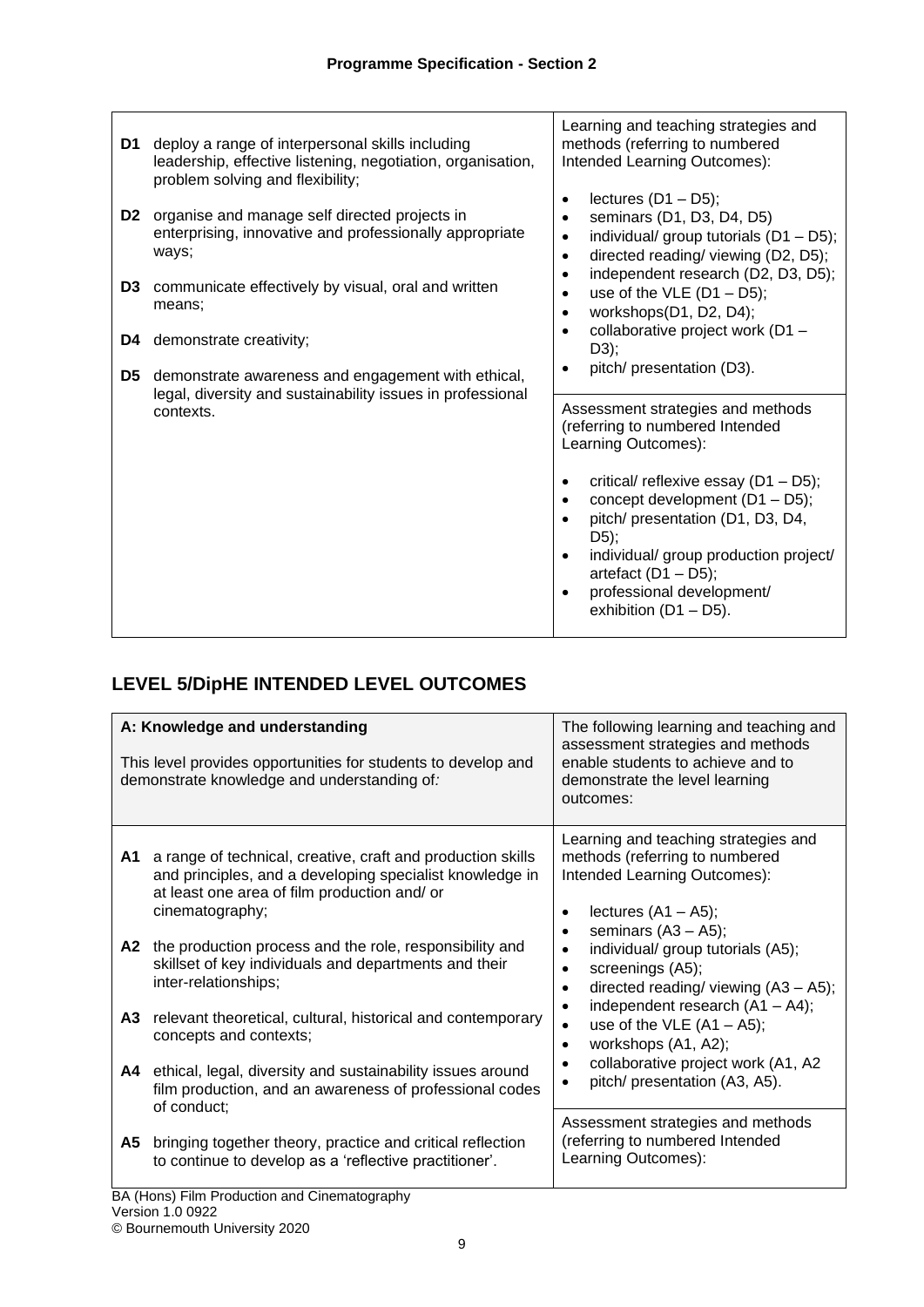|                                                                                                                                                                                                                                                                                                                                                                                                                                                       | critical/ reflective essay $(A1 - A5)$ ;<br>$\bullet$<br>concept development (A1, A2, A4,<br>$\bullet$<br>A5);<br>pitch/ presentation (A2);<br>$\bullet$<br>individual/ group production project/<br>$\bullet$<br>artefact (A1, A2, A3, A5);<br>professional development/<br>$\bullet$<br>exhibition (A1 - A5).                                                                                                                                                                                                                                                                                                                                                                                                                                                                                                                       |
|-------------------------------------------------------------------------------------------------------------------------------------------------------------------------------------------------------------------------------------------------------------------------------------------------------------------------------------------------------------------------------------------------------------------------------------------------------|---------------------------------------------------------------------------------------------------------------------------------------------------------------------------------------------------------------------------------------------------------------------------------------------------------------------------------------------------------------------------------------------------------------------------------------------------------------------------------------------------------------------------------------------------------------------------------------------------------------------------------------------------------------------------------------------------------------------------------------------------------------------------------------------------------------------------------------|
| <b>B: Intellectual skills</b><br>This level provides opportunities for students to:                                                                                                                                                                                                                                                                                                                                                                   | The following learning and teaching and<br>assessment strategies and methods<br>enable students to achieve and to<br>demonstrate the level learning<br>outcomes:                                                                                                                                                                                                                                                                                                                                                                                                                                                                                                                                                                                                                                                                      |
| develop creative and critical skills by identifying and<br>B1<br>putting into practice ideas and solutions;<br>critically reflect upon own practice and output;<br>B2<br>analyse and synthesise information gathered from a<br>B3<br>range of sources;<br>employ relevant research methods to plan a sustained,<br>B4<br>evidence-based argument;<br><b>B5</b><br>produce and present research which is clear, coherent,<br>articulate and organised; | Learning and teaching strategies and<br>methods (referring to numbered<br>Intended Learning Outcomes):<br>lectures $(B1 - B5)$ ;<br>$\bullet$<br>seminars (B1, B3, B4, B5);<br>$\bullet$<br>individual/ group tutorials (B1 - B5);<br>$\bullet$<br>screenings (B2);<br>$\bullet$<br>directed reading/ viewing (B1, B3,<br>$\bullet$<br>B4, B5);<br>independent research (B3 - B5);<br>$\bullet$<br>use of the VLE $(B1 - B5)$ ;<br>$\bullet$<br>pitch/ presentation (B3 - B5).<br>$\bullet$<br>Assessment strategies and methods<br>(referring to numbered Intended<br>Learning Outcomes):<br>critical/ reflective essay (B1 - B5);<br>concept development (B1, B2, B3,<br>B5);<br>pitch/ presentation (B1, B2, B3, B5);<br>individual/ group production project/<br>artefact (B1, B2, B3);<br>professional development/<br>$\bullet$ |
| <b>C: Practical skills</b><br>This level provides opportunities for students to:                                                                                                                                                                                                                                                                                                                                                                      | exhibition $(B1 - B5)$ .<br>The following learning and teaching and<br>assessment strategies and methods<br>enable students to achieve and to<br>demonstrate the level learning<br>outcomes:                                                                                                                                                                                                                                                                                                                                                                                                                                                                                                                                                                                                                                          |
| demonstrate creativity in identifying visual, technical and<br>C1<br>narrative solutions in response to production briefs;<br>C2 demonstrate a growing confidence and competence in<br>the use of a range of specialist technical film equipment<br>and software;                                                                                                                                                                                     | Learning and teaching strategies and<br>methods (referring to numbered<br>Intended Learning Outcomes):<br>lectures $(C1 - C5)$ ;<br>$\bullet$<br>seminars (C1);<br>$\bullet$<br>independent research (C1);<br>$\bullet$<br>use of the VLE $(C1 - C5)$ ;<br>$\bullet$<br>workshops $(C3 - C5)$ ;                                                                                                                                                                                                                                                                                                                                                                                                                                                                                                                                       |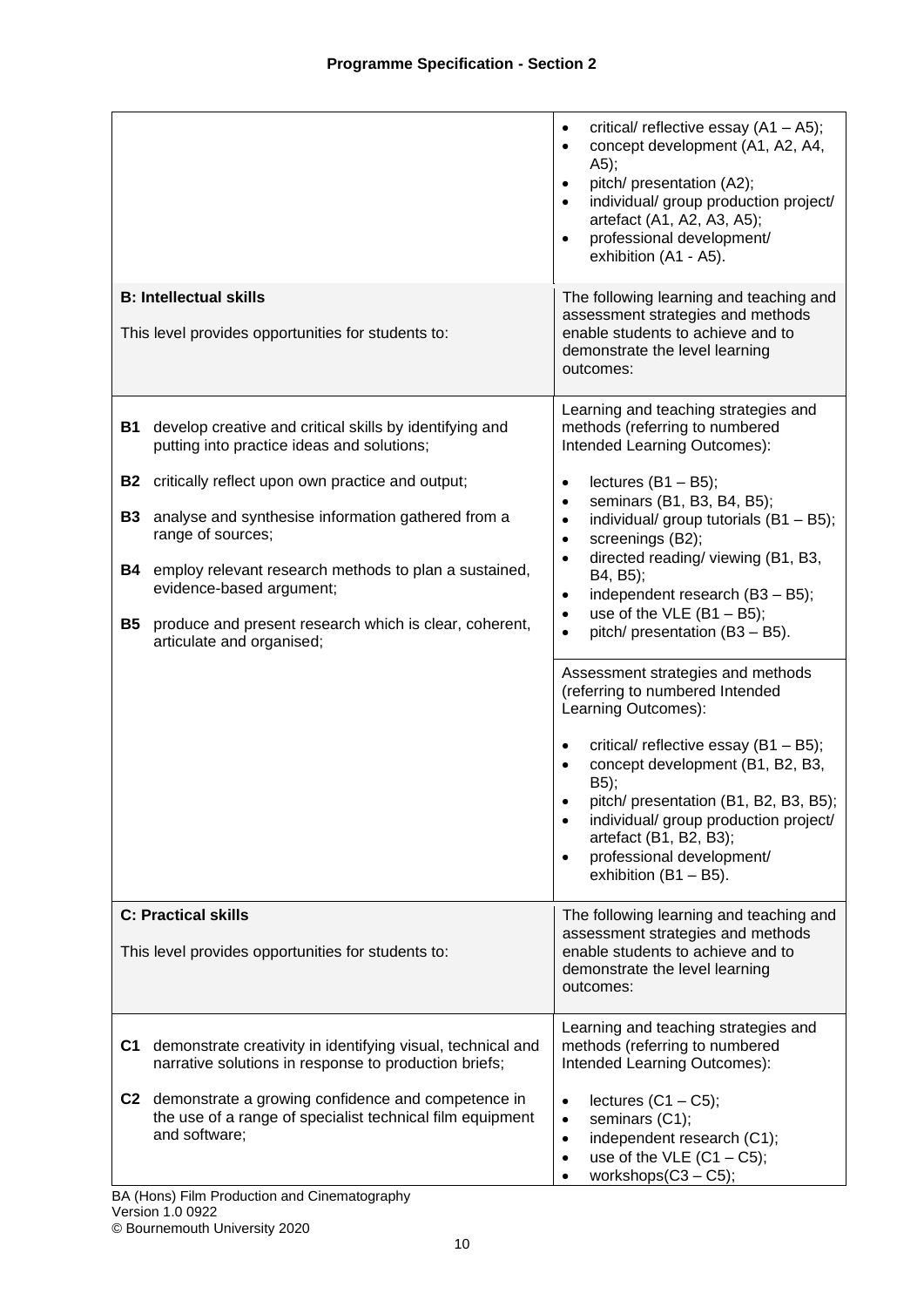| C3             | manage a well organised production run along<br>professional lines which is safe and efficient;                                   | $\bullet$                                                     | collaborative project work (C3 -<br>$C5$ ;                                                                                                                                                                                                                                                                                            |
|----------------|-----------------------------------------------------------------------------------------------------------------------------------|---------------------------------------------------------------|---------------------------------------------------------------------------------------------------------------------------------------------------------------------------------------------------------------------------------------------------------------------------------------------------------------------------------------|
| C4             | engage in effective collaborative working including<br>communication, negotiation, contribution, teamwork and<br>problem solving. | $\bullet$<br>$\bullet$<br>$\bullet$<br>$\bullet$<br>$\bullet$ | Assessment strategies and methods<br>(referring to numbered Intended<br>Learning Outcomes):<br>critical/ reflective essay $(C1 - C4)$ ;<br>concept development (C1, C4);<br>pitch/ presentation (C1, C4);<br>individual/ group production project/<br>artefact $(C1 - C4)$ ;<br>professional development/<br>exhibition $(C1 - C4)$ . |
|                | D: Transferable skills                                                                                                            |                                                               | The following learning and teaching and                                                                                                                                                                                                                                                                                               |
|                | This level provides opportunities for students to:                                                                                |                                                               | assessment strategies and methods<br>enable students to achieve and to<br>demonstrate the level learning<br>outcomes:                                                                                                                                                                                                                 |
| D1             | perform effectively when working in collaboration with<br>others;                                                                 |                                                               | Learning and teaching strategies and<br>methods (referring to numbered<br>Intended Learning Outcomes):                                                                                                                                                                                                                                |
| D <sub>2</sub> | organise and manage self directed projects in response<br>to a brief;                                                             | $\bullet$<br>$\bullet$                                        | lectures $(D1 - D5)$ ;<br>seminars (D3, D5);                                                                                                                                                                                                                                                                                          |
| D <sub>3</sub> | communicate effectively by visual, oral and written<br>means;                                                                     | $\bullet$<br>$\bullet$<br>$\bullet$                           | individual/ group tutorials (D5);<br>directed reading/ viewing (D2, D5);<br>independent research (D2, D5);                                                                                                                                                                                                                            |
| D4             | demonstrate creativity;                                                                                                           | $\bullet$<br>$\bullet$                                        | use of the VLE $(D1 - D5)$ ;<br>workshops(D1, D2);                                                                                                                                                                                                                                                                                    |
| D5             | demonstrate awareness of ethical, legal, diversity and<br>sustainability issues in professional contexts.                         | $\bullet$<br>$\bullet$                                        | collaborative project work (D1, D2,<br>D4);<br>pitch/ presentation (D3 - D5).                                                                                                                                                                                                                                                         |
|                |                                                                                                                                   |                                                               | Assessment strategies and methods<br>(referring to numbered Intended<br>Learning Outcomes):                                                                                                                                                                                                                                           |
|                |                                                                                                                                   | $\bullet$<br>$\bullet$<br>$\bullet$                           | critical/ reflective essay (D1 - D5);<br>concept development (D1 - D5);<br>pitch/ presentation (D1 - D5);<br>individual/ group production project/<br>artefact $(D1 - D5)$ ;<br>professional development/<br>exhibition $(D1 - D5)$ .                                                                                                 |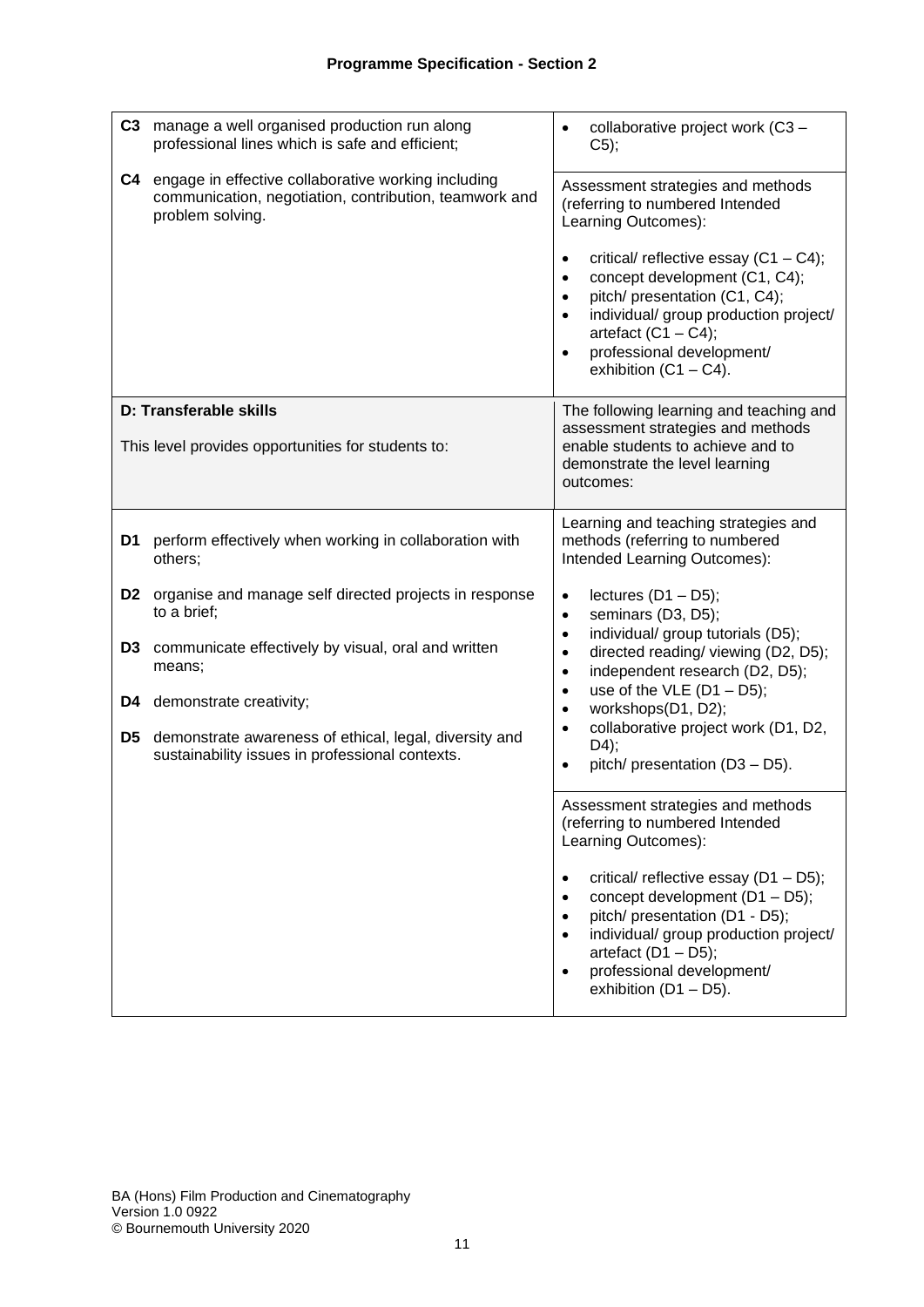## **LEVEL 4/Cert HE INTENDED LEVEL OUTCOMES**

|                                                  | A: Knowledge and understanding<br>This level provides opportunities for students to develop and<br>demonstrate knowledge and understanding of:                                                                                                                                                                                                                                                           | The following learning and teaching and<br>assessment strategies and methods<br>enable students to achieve and to<br>demonstrate the level learning<br>outcomes:                                                                                                                                                                                                                                                                                                                                                                                                                                                                                                                                                                                                                                                                                                                                                      |
|--------------------------------------------------|----------------------------------------------------------------------------------------------------------------------------------------------------------------------------------------------------------------------------------------------------------------------------------------------------------------------------------------------------------------------------------------------------------|-----------------------------------------------------------------------------------------------------------------------------------------------------------------------------------------------------------------------------------------------------------------------------------------------------------------------------------------------------------------------------------------------------------------------------------------------------------------------------------------------------------------------------------------------------------------------------------------------------------------------------------------------------------------------------------------------------------------------------------------------------------------------------------------------------------------------------------------------------------------------------------------------------------------------|
| A1<br>A3<br>A4                                   | a range of technical, creative, craft and production skills<br>and principles;<br>A2 the production process and the role, responsibility and<br>skillset of key individuals and departments;<br>relevant theoretical, cultural, historical and contemporary<br>concepts and contexts;<br>ethical and legal issues relating to film production;<br>A5 using reflection as a tool for developing practice. | Learning and teaching strategies and<br>methods (referring to numbered<br>Intended Learning Outcomes):<br>lectures $(A1 - A5)$ ;<br>$\bullet$<br>seminars $(A1 - A3)$ ;<br>$\bullet$<br>individual/ group tutorials (A2, A3,<br>$\bullet$<br>A5);<br>screenings (A5);<br>$\bullet$<br>directed reading/viewing (A2, A3,<br>$\bullet$<br>A4);<br>independent research (A2, A3, A4);<br>$\bullet$<br>use of the VLE $(A1 - A5)$ ;<br>$\bullet$<br>workshops (A1, A2);<br>$\bullet$<br>collaborative project work (A1, A2);<br>$\bullet$<br>pitch/ presentation (A3, A5).<br>$\bullet$<br>Assessment strategies and methods<br>(referring to numbered Intended<br>Learning Outcomes):<br>critical/ reflective essay $(A1 - A5)$ ;<br>$\bullet$<br>concept development (A1, A2, A4,<br>$\bullet$<br>A5);<br>pitch/ presentation (A2);<br>individual/ group production project/<br>$\bullet$<br>artefact (A1, A2, A3, A5); |
|                                                  | <b>B: Intellectual skills</b><br>This level provides opportunities for students to:                                                                                                                                                                                                                                                                                                                      | The following learning and teaching and<br>assessment strategies and methods<br>enable students to achieve and to<br>demonstrate the level learning<br>outcomes:                                                                                                                                                                                                                                                                                                                                                                                                                                                                                                                                                                                                                                                                                                                                                      |
| <b>B1</b><br><b>B2</b><br><b>B3</b><br><b>B4</b> | develop creative and critical skills;<br>critically reflect upon own practice and output;<br>analyse information gathered from a range of sources;<br>produce and present research which is clear, coherent,<br>articulate and organized.                                                                                                                                                                | Learning and teaching strategies and<br>methods (referring to numbered<br>Intended Learning Outcomes):<br>lectures $(B1 - B4)$ ;<br>$\bullet$<br>seminars (B1, B4);<br>$\bullet$<br>individual/ group tutorials (B1, B4);<br>$\bullet$<br>screenings (B1, B2);<br>$\bullet$<br>directed reading/viewing (B1, B3,<br>$\bullet$<br>B4);<br>independent research (B1, B3, B4);<br>٠<br>use of the VLE $(B1 - B4)$ ;<br>workshops(B1);<br>$\bullet$<br>pitch/ presentation (B1, B2, B4).<br>٠                                                                                                                                                                                                                                                                                                                                                                                                                             |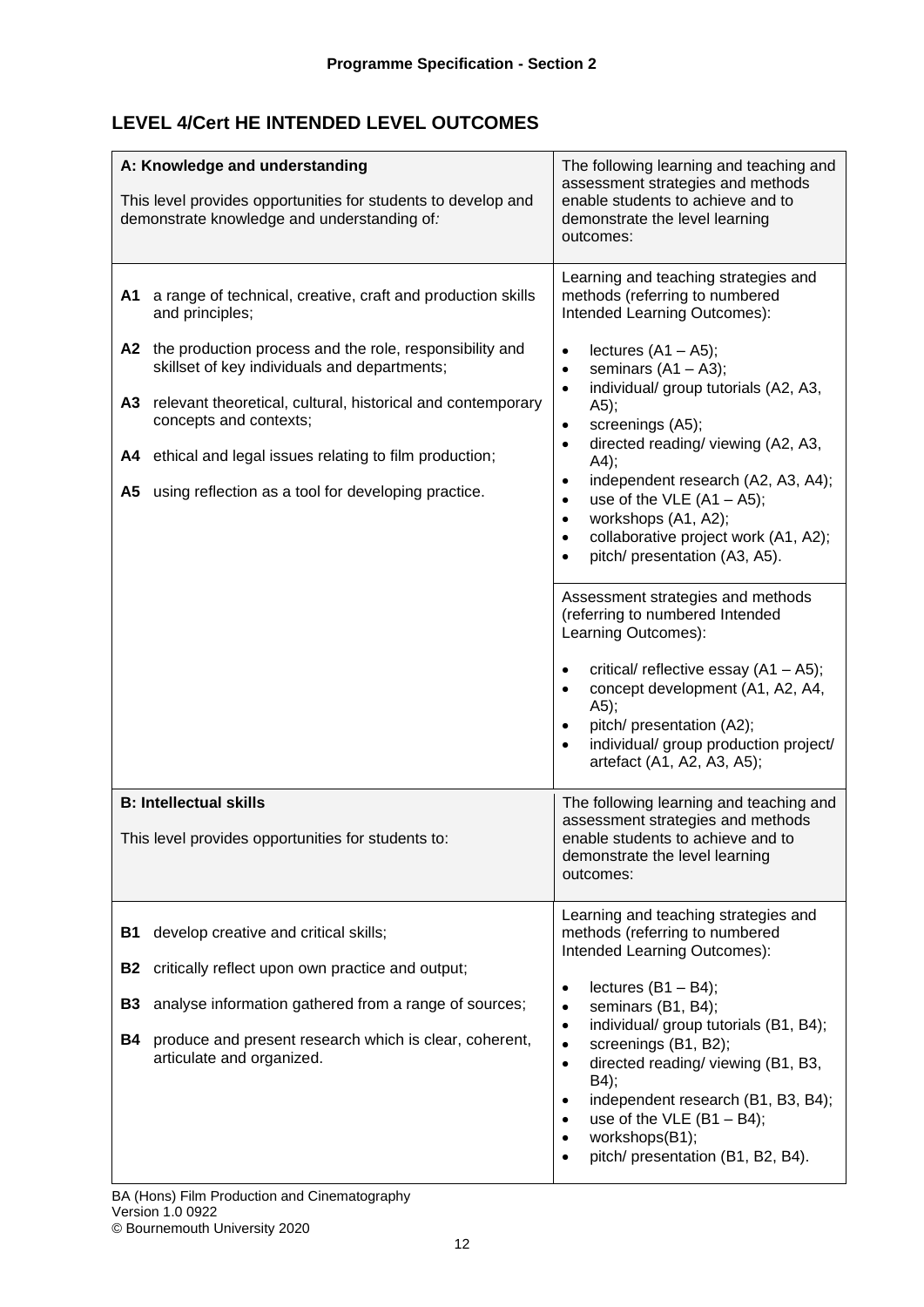|                |                                                                                                                 | Assessment strategies and methods<br>(referring to numbered Intended<br>Learning Outcomes):                                                                                                                                                                                                  |
|----------------|-----------------------------------------------------------------------------------------------------------------|----------------------------------------------------------------------------------------------------------------------------------------------------------------------------------------------------------------------------------------------------------------------------------------------|
|                |                                                                                                                 | critical/ reflective essay $(B1 - B4)$ ;<br>$\bullet$<br>concept development (B1 - B4);<br>$\bullet$<br>pitch/ presentation (B1 - B4);<br>$\bullet$<br>individual/ group production project/<br>artefact (B1, B2, B3);<br>professional development/<br>$\bullet$<br>exhibition $(B1 - B4)$ . |
|                | <b>C: Practical skills</b>                                                                                      | The following learning and teaching and<br>assessment strategies and methods                                                                                                                                                                                                                 |
|                | This level provides opportunities for students to:                                                              | enable students to achieve and to<br>demonstrate the level learning<br>outcomes:                                                                                                                                                                                                             |
| C1.            | develop visual, technical and narrative skills in response<br>to production briefs;                             | Learning and teaching strategies and<br>methods (referring to numbered<br>Intended Learning Outcomes):                                                                                                                                                                                       |
|                | C2 demonstrate the safe and correct handling of a range of<br>specialist technical film equipment and software; | lectures $(C1 - C4)$ ;<br>$\bullet$<br>seminars (C1);<br>$\bullet$                                                                                                                                                                                                                           |
| C <sub>3</sub> | manage a production which is safe and efficient and<br>demonstrates an understanding of professional practice;  | individual/ group tutorials (C1);<br>$\bullet$<br>directed reading/ viewing (C1);<br>$\bullet$<br>independent research (C1);<br>$\bullet$                                                                                                                                                    |
|                | C4 engage in effective collaborative working.                                                                   | use of the VLE $(C1 - C4)$ ;<br>$\bullet$<br>workshops $(C1 - C4)$ ;<br>$\bullet$<br>collaborative project work (C1 -<br>$\bullet$<br>C4);                                                                                                                                                   |
|                |                                                                                                                 | Assessment strategies and methods<br>(referring to numbered Intended<br>Learning Outcomes):                                                                                                                                                                                                  |
|                |                                                                                                                 | critical/ reflective essay $(C1 - C4)$ ;<br>٠<br>concept development (C1, C4);<br>$\bullet$<br>pitch/ presentation (C1, C4);<br>individual/ group production project/<br>$\bullet$<br>artefact $(C1 - C4)$ ;<br>professional development/<br>$\bullet$<br>exhibition $(C1 - C4)$ .           |
|                | D: Transferable skills                                                                                          | The following learning and teaching and<br>assessment strategies and methods                                                                                                                                                                                                                 |
|                | This level provides opportunities for students to:                                                              | enable students to achieve and to<br>demonstrate the level learning<br>outcomes:                                                                                                                                                                                                             |
| D1             | work collaboratively in response to a brief;                                                                    | Learning and teaching strategies and<br>methods (referring to numbered<br>Intended Learning Outcomes):                                                                                                                                                                                       |
|                | <b>D2</b> communicate effectively by visual, oral and written<br>means;                                         | lectures $(D1 - D4)$ ;<br>$\bullet$<br>seminars (D2, D4);<br>٠                                                                                                                                                                                                                               |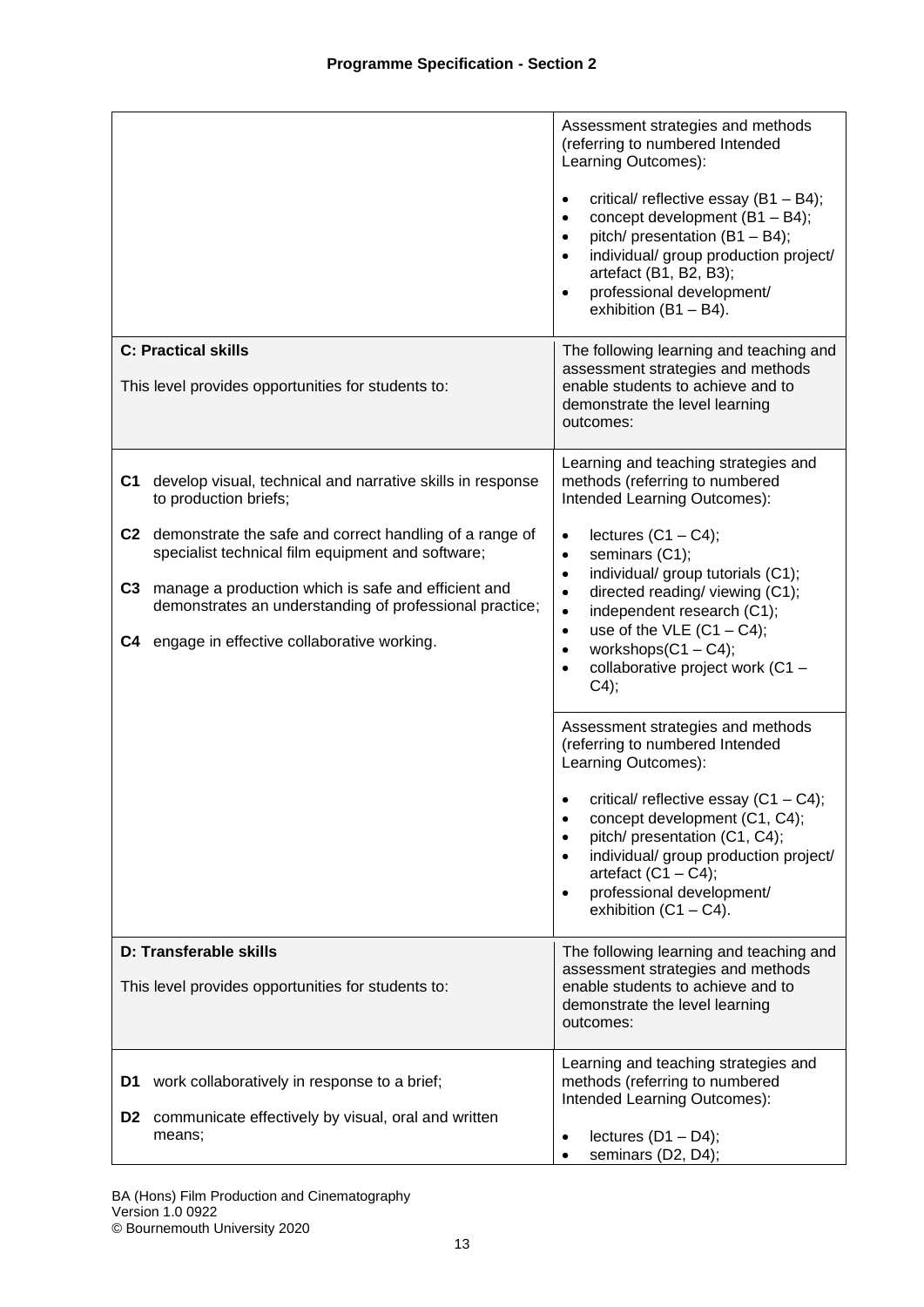| D3<br>D4 | demonstrate creativity;<br>demonstrate awareness of ethical issues. | individual/ group tutorials (D1, D2,<br>$D4$ ;<br>directed reading/ viewing (D2, D4);<br>٠<br>independent research (D4);<br>$\bullet$<br>use of the VLE $(D1 - D4)$ ;<br>workshops (D3);<br>collaborative project work (D1);<br>pitch/ presentation (D2 - D4). |
|----------|---------------------------------------------------------------------|----------------------------------------------------------------------------------------------------------------------------------------------------------------------------------------------------------------------------------------------------------------|
|          |                                                                     | Assessment strategies and methods<br>(referring to numbered Intended<br>Learning Outcomes):                                                                                                                                                                    |
|          |                                                                     | critical/ reflective essay $(D1 - D4)$ ;<br>concept development $(D1 - D4)$ ;<br>pitch/ presentation (D1 - D4);<br>$\bullet$<br>individual/ group production project/<br>artefact $(D1 - D4)$ ;<br>professional development/<br>exhibition $(D1 - D4)$ .       |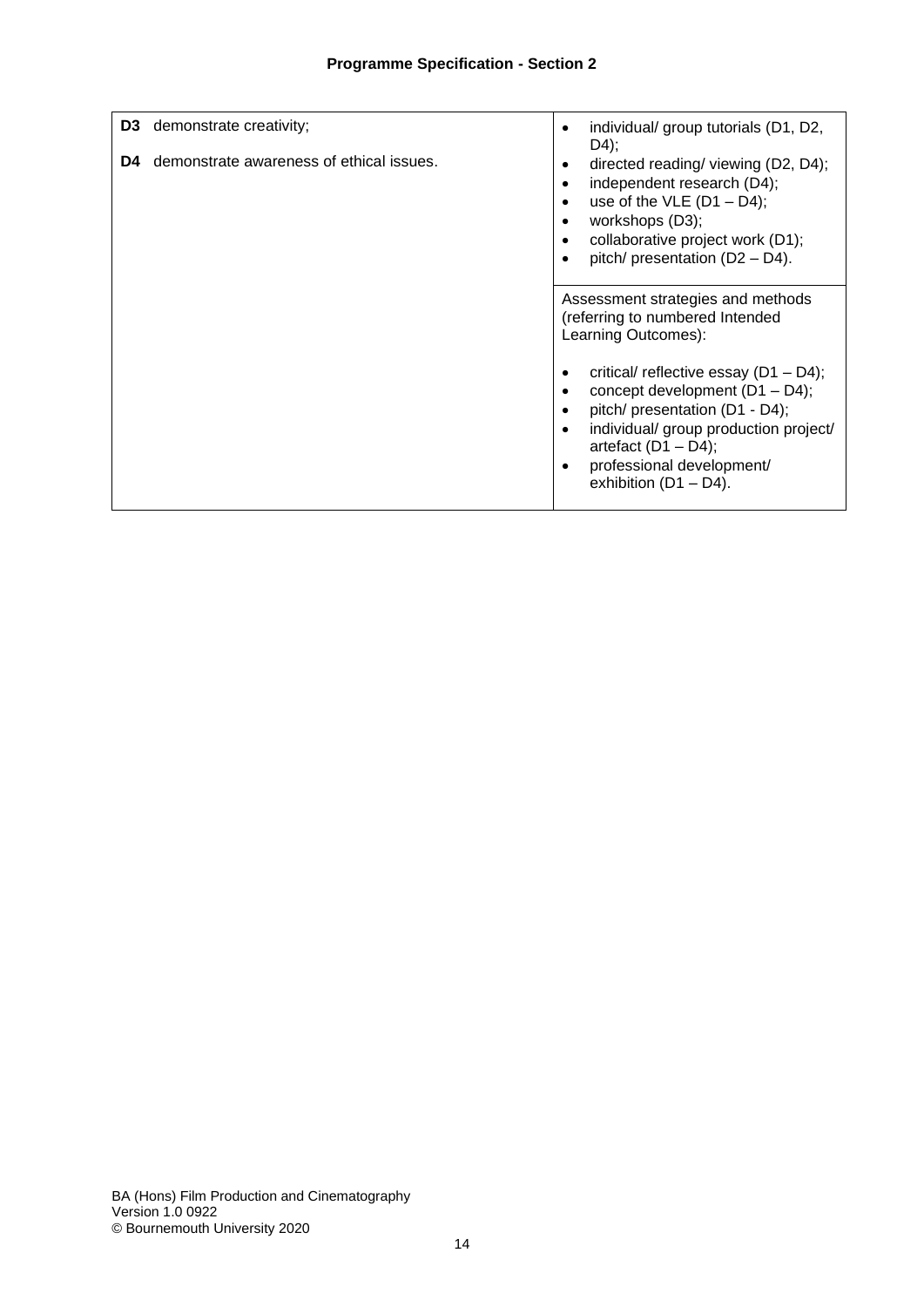## **ADMISSION REGULATIONS**

The regulations for this programme are the University's Standard Undergraduate Admission Regulations. <https://intranetsp.bournemouth.ac.uk/pandptest/3a-undergraduate-admissions-regulations.pdf>

### **PROGRESSION ROUTES**

Recognition arrangements provide formally approved entry or progression routes through which students are eligible to apply for a place on a programme leading to a BU award. Recognition does not guarantee entry onto the BU receiving programme only eligibility to apply. In some cases, additional entry criteria such as a Merit classification from the feeder programme may also apply.Please see the [recognition register](https://docs.bournemouth.ac.uk/sites/as/academicquality/partners/_layouts/15/WopiFrame2.aspx?sourcedoc=/sites/as/academicquality/partners/Partner%20Register/Partner%20Register.xlsx&action=default#Recognition%20Register) for a full list of approved Recognition arrangements and agreed entry criteria.

#### **ASSESSMENT REGULATIONS**

The regulations for this programme are the University's Standard Undergraduate Assessment Regulations. [https://intranetsp.bournemouth.ac.uk/pandptest/6a-standard-assessment-regulations](https://intranetsp.bournemouth.ac.uk/pandptest/6a-standard-assessment-regulations-undergraduate.pdf)[undergraduate.pdf](https://intranetsp.bournemouth.ac.uk/pandptest/6a-standard-assessment-regulations-undergraduate.pdf)

## **WORK BASED LEARNING (WBL) AND PLACEMENT ELEMENTS**

Students must complete a work placement in order to achieve their degree. This can be a four-week work placement which can be completed at an agreed time usually in the period spanning the final term of Level 5 up until the end of the first term of Level 6. There is also the option for students to complete a 30-week work placement. Students that complete a 30-week placement will be eligible for the award of a full-time sandwich degree.

Both placement options are assessed through the completion of a logbook which may include assignments relating to the nature of their work, the organisation they were working for, a critical reflection of the experience, and an evaluation from the employer. This logbook is worth 10 credits of a 20-credit Level 6 unit called Professional Contexts.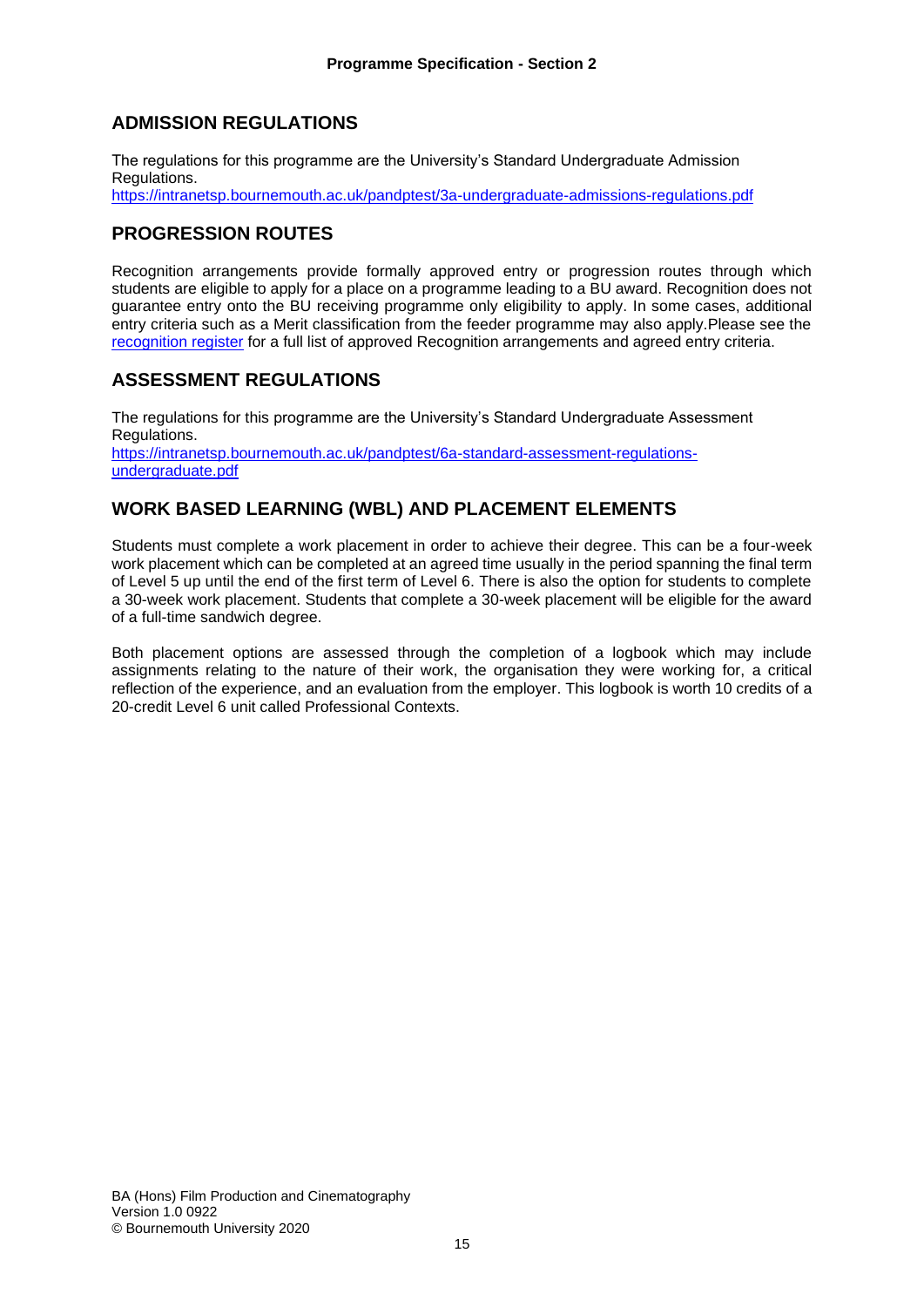# **Programme Skills Matrix**

| <b>Units</b>                |                                      |                |          |    |    |           | <b>Intended Learning Outcomes</b> |           |           |           |           |           |           |           |                |                |                |                |                |                |                |                |                |
|-----------------------------|--------------------------------------|----------------|----------|----|----|-----------|-----------------------------------|-----------|-----------|-----------|-----------|-----------|-----------|-----------|----------------|----------------|----------------|----------------|----------------|----------------|----------------|----------------|----------------|
|                             |                                      | A <sub>1</sub> | A2       | A3 | A4 | <b>A5</b> | A6                                | <b>A7</b> | <b>B1</b> | <b>B2</b> | <b>B3</b> | <b>B4</b> | <b>B5</b> | <b>B6</b> | C <sub>1</sub> | C <sub>2</sub> | C <sub>3</sub> | C <sub>4</sub> | D <sub>1</sub> | D <sub>2</sub> | D <sub>3</sub> | D <sub>4</sub> | D <sub>5</sub> |
| Е<br>$\mathbf{v}$<br>Е<br>6 | <b>Concept Development</b>           | X              | Χ        | X  | X  | X         | X                                 |           | X         |           | X         |           | X         | X         | X              |                | X              | X              | X              | X              | X              | Χ              | $\times$       |
|                             | <b>Graduate Project</b>              | X              | X        |    | X  | X         | X                                 |           | X         | X         | X         |           |           | $\times$  | X              | X              | X              | X              | X              | X              | X              | X              | $\times$       |
|                             | <b>Professional Contexts</b>         |                | X        | X  | X  | X         | X                                 | X         | X         | X         | X         |           | X         | $\times$  |                |                |                | X              | X              | X              | X              | X              | $\times$       |
|                             | <b>Research Project</b>              |                |          | X  | X  | X         |                                   |           | X         | X         | X         | X         | X         | X         |                |                |                |                |                | X              | X              | X              | X              |
|                             |                                      |                |          |    |    |           |                                   |           |           |           |           |           |           |           |                |                |                |                |                |                |                |                |                |
|                             | <b>Screen Studies</b>                |                | X        | X  | X  | X         |                                   |           | X         |           | X         | X         | X         |           |                |                |                |                |                | X              | X              | X              | $\times$       |
| Е<br>5                      | <b>Production Portfolio</b>          | X              | X        |    | X  | X         |                                   |           | Χ         | X         |           |           |           |           | X              | X              | X              | Χ              | Χ              | X              | X              | Χ              | $\times$       |
|                             | <b>Film Specialisms</b>              | X              | $\times$ |    | X  | X         |                                   |           | Χ         | X         | X         |           | X         |           | X              | X              | X              | X              | X              | X              | X              | $\times$       | X              |
|                             | <b>Investigating Industry</b>        |                | X        | X  | X  |           |                                   |           | X         | X         | X         |           | X         |           |                |                |                |                |                | X              | X              |                | X              |
|                             | <b>Negotiated Project</b>            | X              | Χ        |    | X  | X         |                                   |           | X         | X         |           |           | X         |           | X              | X              | X              | X              | X              | X              | X              | X              | X              |
|                             |                                      |                |          |    |    |           |                                   |           |           |           |           |           |           |           |                |                |                |                |                |                |                |                |                |
|                             | <b>Media Concepts and Contexts</b>   |                |          | X  | X  |           |                                   |           | X         |           | X         | X         |           |           |                |                |                |                |                | X              |                | X              |                |
| Е<br>4                      | <b>Professional Development Plan</b> |                | X        |    | X  | X         |                                   |           |           | X         | X         | X         |           |           |                |                |                |                |                | X              |                | X              |                |
|                             | <b>Film Craft Principles</b>         | X              | X        |    |    |           |                                   |           | X         |           |           |           |           |           | X              | X              | X              | X              | X              | X              | X              |                |                |
|                             | <b>Production Principles</b>         | X              | X        |    | X  | X         |                                   |           | X         |           |           |           |           |           | X              | X              | X              | X              | X              | X              | X              | X              |                |
|                             | <b>Creative Storytelling</b>         | X              | X        | X  | X  |           |                                   |           | X         |           |           |           |           |           | X              | X              |                |                |                | X              | X              |                |                |
|                             | <b>Collaborative Project</b>         | X              | X        |    | X  | X         |                                   |           | X         | X         |           | X         |           |           | X              | X              | X              | X              | X              | X              | X              |                |                |